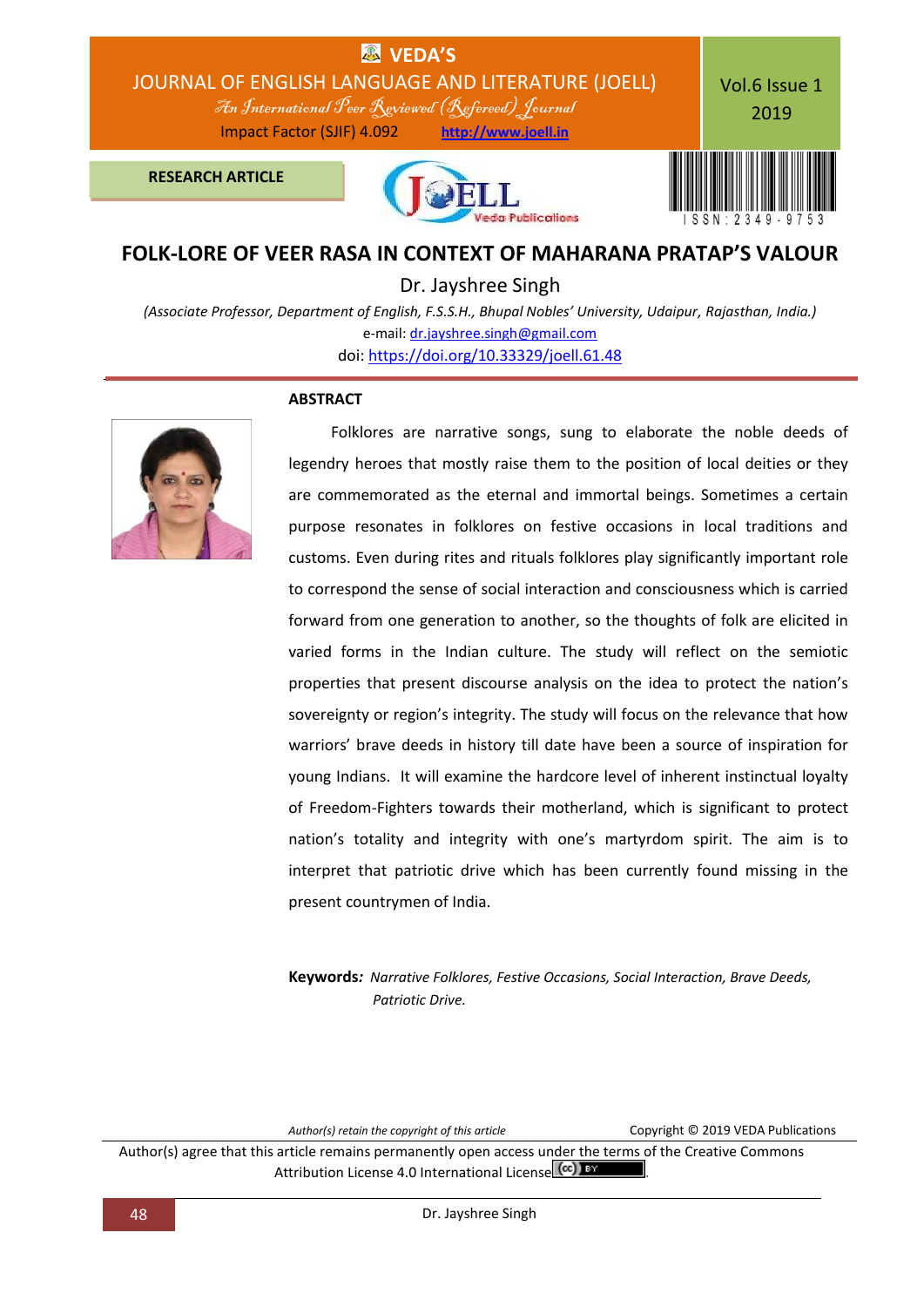### **INTRODUCTION**

In the state of Rajasthan, specifically in Mewar, the folklores express their moral, spiritual, emotional and physical sensitivities, and such trend of their folklore' character has inspired the world with its essence; such factual experience has to be examined through the study of popular folk songs. In the Mewar region of Rajasthan, folklores if categorised, then there will be significant segmented units which illustrate the folks' lifestyle, cultural rituals/rites, social customs and religious traditions. The folklores concerning 'Veer Rasa' represent formidable political foreground, refusal to comply and the 'Will to Power' environment. The criteria of the prevalence of the particular, popular folklore of the times seem to be couched with the knowledge about the subject to power and a potential for selfimage as superior with unconscious positivity and rationality. Out of this vast arena of Mewar folklores, attempt will be made to explore the warriors' valour and gallantry; patriotism and nationalism, besides their birth being symbolically referred to sacrifice and martyrdom.

The criteria of the prevalence of the particular, popular folklore of the times seem to be couched with the knowledge about the subject to power and a potential for self-image as superior with unconscious positivity and rationality. Sometimes, a certain purpose resonates in folklores on festive occasions in local traditions and customs. Folklores correspond to the sense of social interaction and consciousness which is carried forward from one generation to another, so the thoughts of folk are elicited in varied forms in the Indian culture. The writer YasuNagnik in the chapter "*Myths and Mythology*" describes the origin of folklores, which not only manifests the character of legendary figure, but also the narrative that popularly influences mentality, culture, tradition, dialect and society of a particular geographical area. He writes:

> "In this way, in the something that gets added, something may come from the myth and something may be the creation of the popular psychology of the later period. This process is like that of a dialect, a language or a style of singing and a melody. The classical form of a language is determined only by

culling together the characteristics of different dialects, and at a later stage the language becomes the element that keeps the dialect bound up. And, then the dialect gets nourished and developed by incorporating the structure of language. After the prevalence of the fixed, uniform and allied styles of singing, the tunes and their groups employed in such folk styles of singing are analysed, and the types of tunes, their nature and their context utilisation are inferred, and on the basis of them the structure of the new melody is grasped. At the later stage, melodies themselves bind up such a style of singing and generate newer and fresh folk styles of singing" (21).

The above mentioned author explains that at the elementary level indeed the sound, language shapes the narrative, which is based on an unanimous idea regarding an individual in a society, and this subsequently is carried to a secondary level to state reflections between the cause and effect relationship "between the dialect, the language, the style of singing, the melody, the oral tradition and the written tradition considered to be the classical one or the tradition of the folk literature and individual literature is complicated" (Ibid., 21)

Before probing more into the folklores written on Maharana Pratap, the illustrious scion of Mewar, it is apt to understand the process of imitation that profuse with unpremeditated spontaneity folksongs, especially that emanate spark of inspiration, power, light, courage and determination among the folk people, which generations after generation become the living narrative sources of expression, myths, legends and ecstatic singing. This has been the long process of evolution which sometime between the 1st century BCE and the 3rd century CE the Indian sage Bharatmunihad propounded with the concept of 'Rasa'. According to this theoretical concept, the emotions of the characters while enactment of drama; folk-singers or followers while performing; spectatorswhile watching or purging their sentiments or readers while reading or critics while interpreting and the writer while creating in literary composition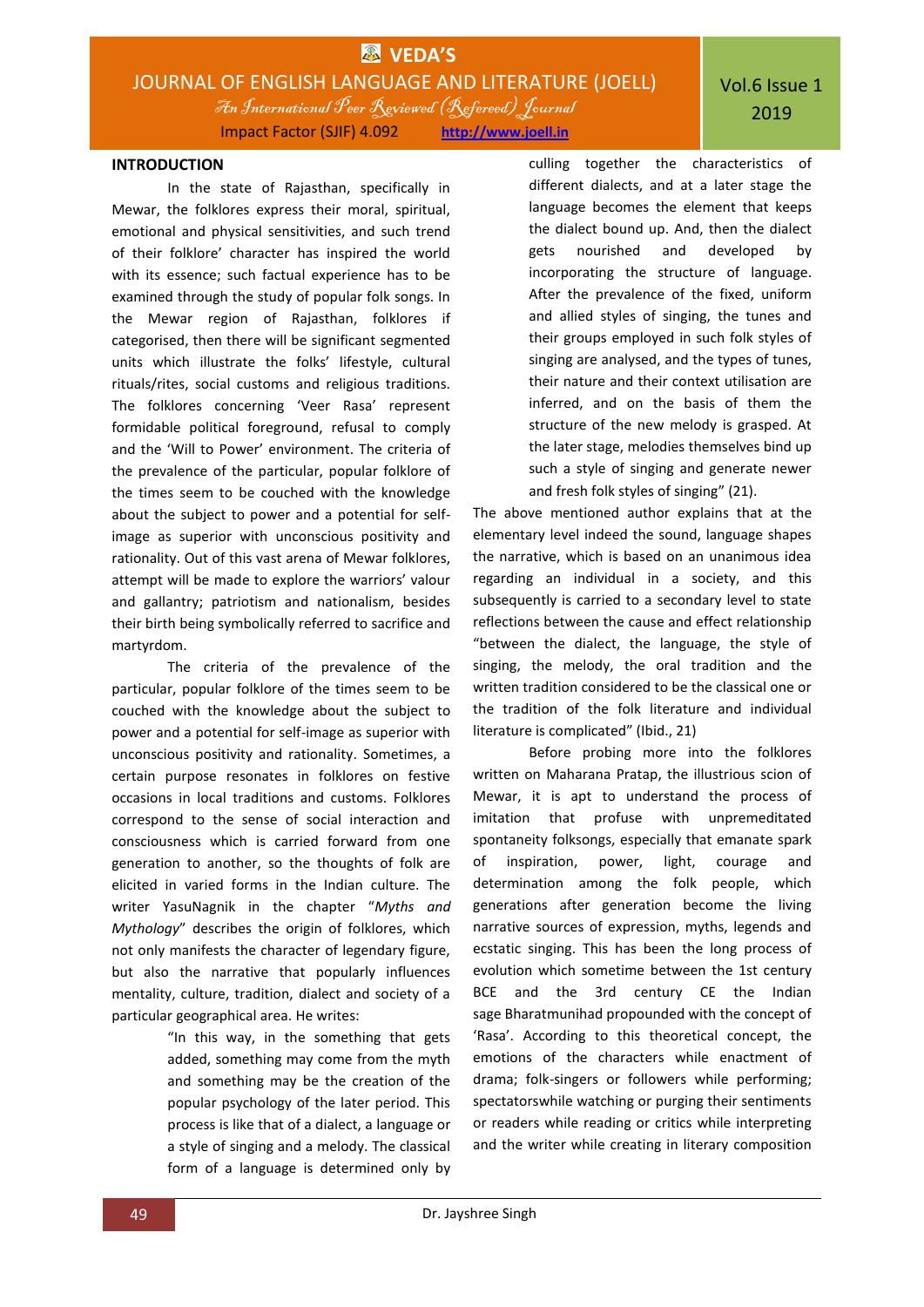

encapsulate the central element of aesthetics and transcendentalized experience.

Bharatmuni's *Natyasastra,* is a detailed treatise and handbook on dramatic art, it is the oldest extant work on Indian Poetics and deals with all aspects of dramaturgy of the classical Sanskrit theatre.The greatest merit of 'Rasa' (emotion evoked) system is that it has erected its magnificent edifice on the solid foundation of the commonality of human feelings and emotions (Bhatia 10-12).Cassius Longinus's *On the Sublime* (ΠερΙΎψουςPerìHýpsous) is a Roman- era Greek work of literary criticism dated to the 1st century AD. According to him, ssublimity, a philosophical term, can be better defined as "the echo of a great soul" (Adelaide, 2014). Great thoughts spring from great souls. The true sublimity fills the reader with ineffable joy. It appeals not through reason but through imagination, not once or twice but every time it is heard or read. According to him, sublimity element in terms of effective writing means "moral excellence and power of forming great conceptions". Longinus sets out five sources of sublimity: "great thoughts, strong emotions, certain figures of thought and speech, noble diction, and dignified word arrangement" (Brody: 1958). According to Dimock, Indian Poetics may be appropriated for Indian Literature. He believes 'Sanskrit critics have taxonomic approach to the psychology of emotions. The 'taxonomic' involves to more from the 'personal' to 'transpersonal'. There is a highly particular level. It is the level of interpersonal aesthetic delight. The great English literary writer K.R. Shrinivas Iyengar (an English Literary Critic) says about the comparative literature and heritage of India in these words: "*An exhibition and enjoyment that is more like spiritual realization is very much present in Indian Literature*".

**Objectives:** Out of the vast arena of Mewar folklores available on Maharana Pratap, the study will be done

- To explore the warriors' valour and gallantry; patriotism and nationalism,
- To analyse their birth and their saga of life which symbolically refers to sacrifice and martyrdom.
- To reflect on the semiotic properties that present discourse analysis on the idea to protect the nation's sovereignty or region's integrity.
- To focus on the relevance that how their brave deeds in history and till date a source of inspiration for young Indians.
- To examine how their loyalty interfaces with nation's totality in the present situation of the country India.

### **About Glorious Maharana Pratap of the Indian Princely State of Mewar:**

In the Medieval History of India, Maharana Pratap the great and glorious, omnivorous scion and the Sun of the Mewar from times immemorial has been remembered for his being invincible to his paragon, the Mughal Emperor Akbar. The reason of his being dauntless in face of his enemies' invasion on his territory Mewar was his unbreakable spirit of freedom. Maharana Pratap was the torchbearer for the contemporary Indian ruling states both regionally and across India. By and large his persevered inherent drive of being a ruler of sovereign state left an indelible influence on the other provincial dynasties to carry out freedom struggle for the integration of society and their ruling states. His inspiration for integration and independence was a contrary quintessential phenomenon to the contemporary existing state of affairs of the present ruling kings of Indian subcontinent, who surrendered their sovereignty with the fear of being diminished and destroyed. Hence Maharana Pratap 's valor and perseverance till date is synonymous to his fearless spirit that persistently stood against subjugation. He not only inspired people of Rajputana but showed the path to the future generation of India for standing until their last breath for their motherland even in the toughest condition; his enduring spirit to face pressures of attacks on his spirit of freedom confirmed the maxim that to practice, preserve and survive for independence rather to preach for it.

The Sikhs in Punjab, the Maharathas in the South, Hyder Ali and Tipu Sultan in Mysore, the Gorkhas in Nepal and people of Vietnam and all across the globe got inspired by the persona of Maharana Pratap. Historiography of Medieval India has failed to justify the real and multifaceted

-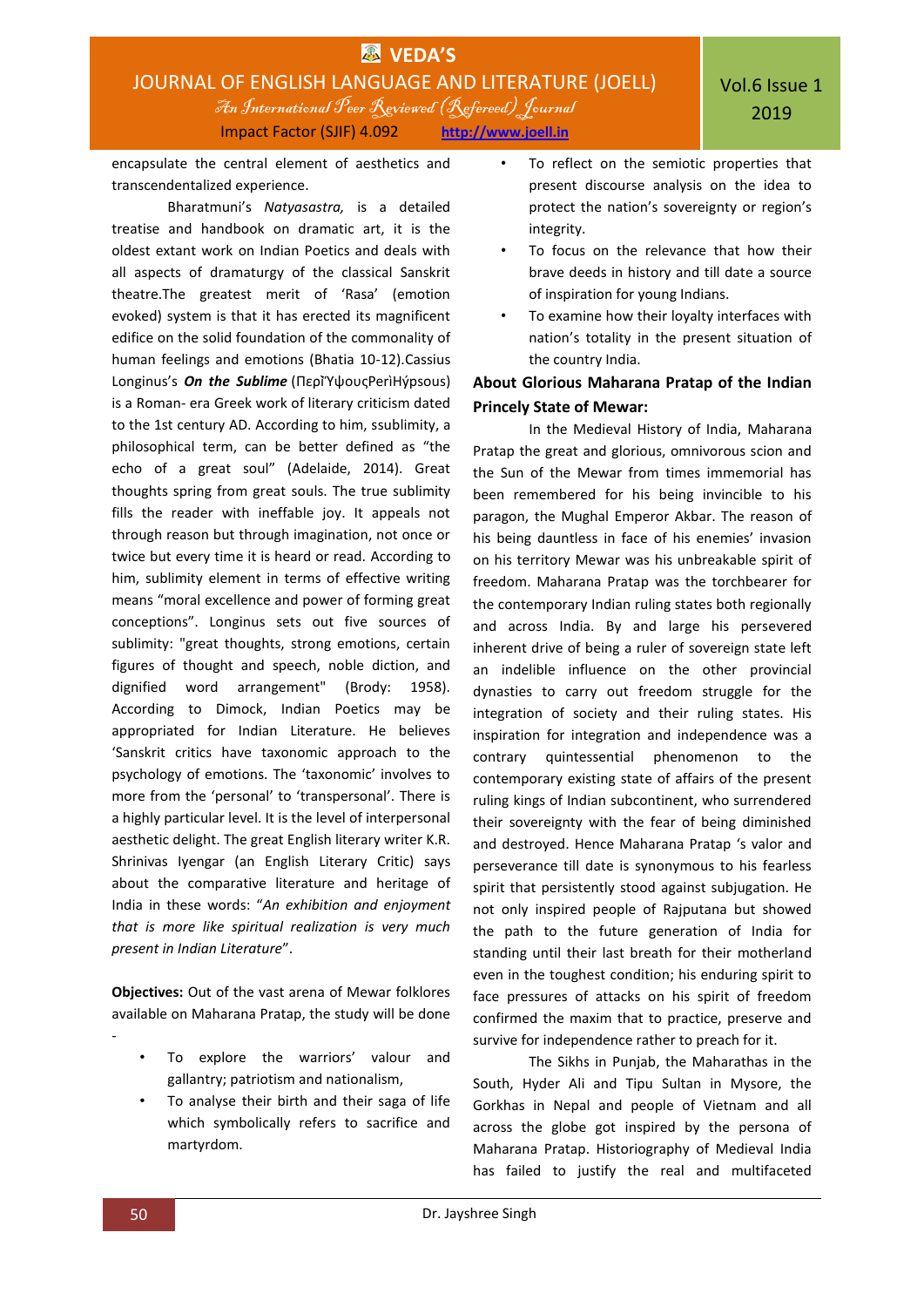# **EX** VEDA'S JOURNAL OF ENGLISH LANGUAGE AND LITERATURE (JOELL) An International Peer Reviewed (Refereed)Journal

Impact Factor (SJIF) 4.092 **http://www.joell.in**

contribution of Maharana Pratap. Marxist historiography much relied on Persian sources and has failed to explore archival records available in Mewar, Punjab and Sind. Mewar-Mughal feud was not just limited to the siege of Chittore and to the Battle of Haldighati and researchers have failed to explore the series of long unending struggle of Ruling Mewar Kingdom after 1576 till the death of Maharana Pratap and later with Aurangzeb.During even war time extraordinary ability of governance was displayed by Maharana Pratap. As an administrator he was the harbinger of social justice and integration. He meticulously managed the resources of all kinds. From agriculture to trade to extraction of mining resources, all was managed with an extraordinary efficiency. The struggle of central powers with the Rajputana was one of the glorious chapters of our medieval history of India.

## **The Great Warrior Maharana Pratap of Mewar Kingdom in Rajasthani Folklore Literature:**

The study in this paper attempts to analyse the poetic portions of folklores in Rajasthani Literature, that have elevated the dialect and the culture of Rajasthani language in order to transmit the significance, magnificence and ardent fervour of the noble warrior king of Mewar region – Maharana Pratap. The poetic song entitled "*Akbar and Maharana Pratap*" (lyrics' metric style is in Sannaur linguistic pattern of regional Mewari dialect) has been derived from the book namely *Pracheen Rajasthani Geet – Part 3* edited by the poet Mohan Singh. In this the poet sings praises for Maharana Pratap's war diplomacy, strategy and operations performed against Akbar, the Mughal Emperor of his contemporary times, belonging to the Medieval History of India, who attempted thrice to establish his reign and supremacy over the tribal inhabited area of Mewar. The writer conveys that an omnivorous immortal spirit of the warrior Maharana Pratap daringly staked his life who always on his feet, well equipped with arms and armour and became a bottleneck for Akbar's dream of the expansion of his empire in the Southern part of Rajasthan, but at the same for Akbar, the noble king Maharana Pratap was also a neckline of Akbar's heart invisibly which is to be not adorned because of his animosity with Akbar, but because Akbar had never come across in his life

time such a true, noble and braveheart warrior of blue blood. All other kings remained in fear, as a result all surrendered their pride and dignity to Akbar. The below given following lines of the song reflect the aforementioned meaning –

> *Dhar Vihar Pratap Khadag Dhar, SujBisar Nah PakkarSaer!*

> *Akbar Uber MaalAadhado, Oeeyeney Sevag Bhup Aaner!!*(Pracheen Rajasthani Geet Part VI, pp.32)

Another song entitled with "*the inability of poets to raise praise for Maharana Pratap's valour in the battlefield*" (it is also a lyric in Dingal verse with pattern of short stressed syllables and voiced plosive consonant sounds). The lines of the folklore are:

> *Badhiyo Vasaav Taney BaddPattan, Rana Ajuwaalta Rahi! EkaniKalehJitey Gun Aankha, karey Jitobijoy Kaleh!! AeyBrasaavVadheyUdawat, Matey n Nis Basur Til Maat! Paar n Paatal Tanna Pravaad Paar n Gunn Kehta Kavipaat!!*(Pracheen Rajasthani Geet Part III, pp.51)

These poetic lyrics convey that before the poets in admiration for grandiose of Maharana Pratap could prepare themselves with the maturity and ripeness to sing song in praise of chivalry and gallantry, another war started between the Mewar state and the centrally located powerful Akbar, the emperor of Hindustan. Maharana Pratap with his power-driven, invincible, dauntless spirit advanced to save his independence and dignity of the Mewar Kingdom soon after the battles of Deewer and Haldighati in the year 1576 against Akbar, but the poets could not get words to weave garland of appreciation in the glory of the noble warrior. The poets could not find themselves poetically talented and their being amateurs produce unripen words to invoke the Goddess of Learning for enabling them to create a poetic ode.

Earlier mostly the metric pattern of lyrics was composed in *Pingal* language, which used to be considered as an ancient formation of verbal poetic culture and form of Prakrit popular language in Rajasthan and nearby areas, but then it got extinct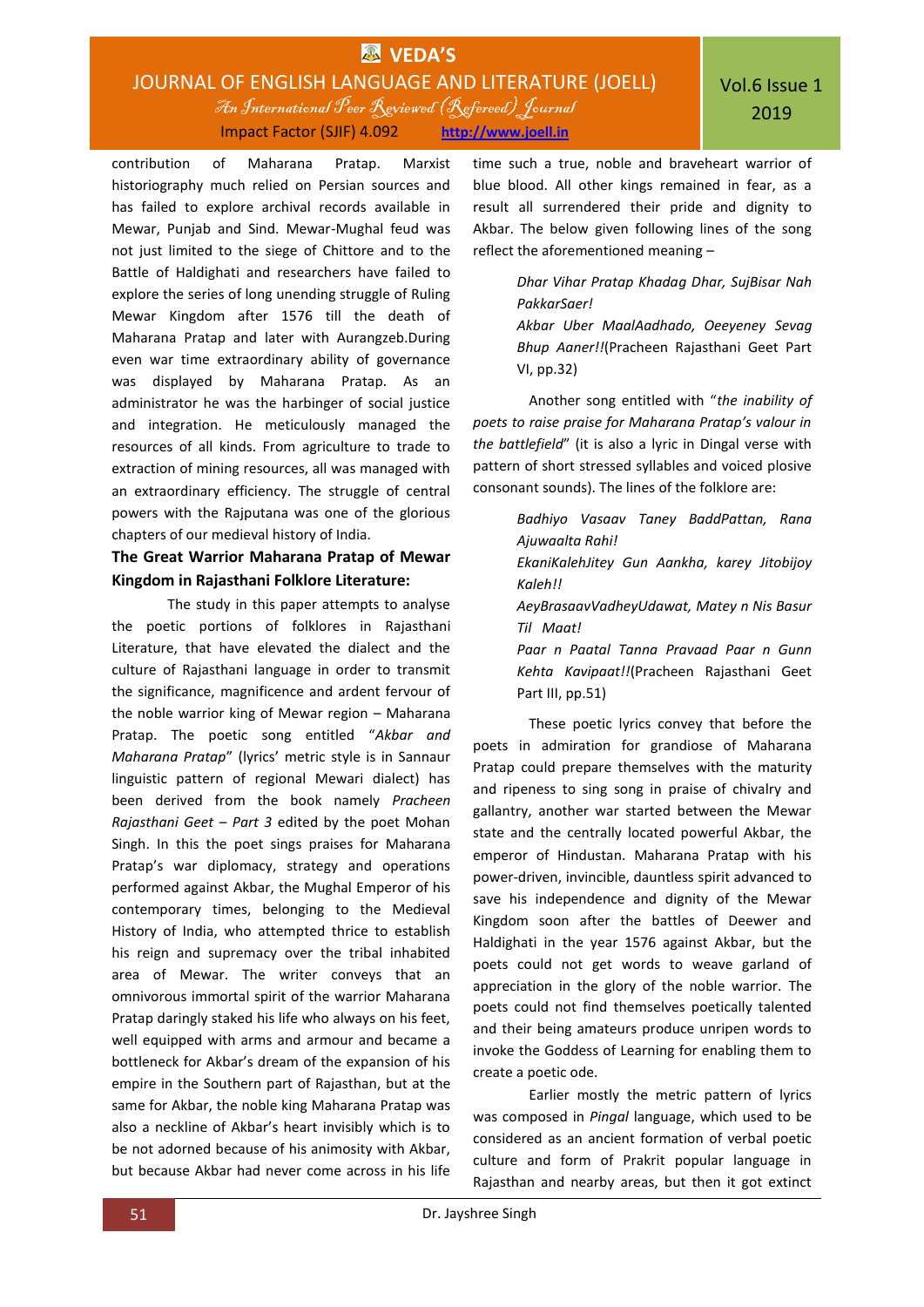## **EX** VEDA'S JOURNAL OF ENGLISH LANGUAGE AND LITERATURE (JOELL) An International Peer Reviewed (Refereed)Journal Impact Factor (SJIF) 4.092 **http://www.joell.in**

from the scene and gave birth to an opposite lyrical pattern namely *Dingal,* which used to be primarily a language of warlike intonations, while *Pingal*was a language of love and soft spokeness. There have been many Rajasthani poets and writers who had written in *Dingal*. It is a language of very high tone and requires a specific style of speaking. It was primarily used by *Charans (a class of bards that used to accompany warriors at warfront)* to motivate the troops in Rajput armies by praising their martial exploits. Several Rajput kings have also written poems in Dingal, particularly Maharaja Man Singh Rathore (Reigned from 1803 to 1843) of Marwar. Actually, it is neither a language nor a dialect. It is a mode of rendering poetry, a mode with a distinct flair of its own, an ode that has sprouted from the original Rajasthani language which had been shaped with chronological order of historical events. The pre and the post-Haldighati battle poets have used 'the interpolations and insertion of text' with allusions from Hellenic, Persian and indigenous vocabulary and symbols. Such usage of diction and metre indicate the historical context while compilation of works (Patrick 264-65). The Pingala style of lyrical pattern and metre (which is also ascribed to Devanagri style of metrical pattern) is used in the Rajasthani poetic manuscripts entitled Pingala Sutras or known with other name Chand Sutra, one of the oldest Hindu Treatise on Sanskrit prosody  $(2^{nd}$  or  $6^{th}$  century BCE) to have survived into the modern era (Pingle 238- 241). The compositions in Pingala metrical tradition signify large and significant changes in metre or we can say that the metrical template of Pingala style do follow versification tradition of Sanskrit metres, yet the structure of words in linguistic material sense signify temporality (line strength and constraints of metre appear often unlimited in number) and a periodicity (a metrical pattern constitute arbitrary syllable sequences without any noticeable periodic repetition) – i.e. there emerges the complex mappings of linguistic material to these poetic templates that sung the praise of valour of their warrior Maharana Pratap. (Deo 47-63).

Most of the figurative poetic verses that sung by tribes and native folks in the Rajasthani metrical pattern called as *Pinga l*which presents Rajasthani poets' ability of being polyglots i.e. using

Sanskrit, Persian and Latin sounds in their compositions, although they have retained their indigeneity of the Mewari semantic, syntactic and lexical structure in their usage of words. Pingal style of poetic metre lent to the composition a comparative toughness in context of the revelation of 'Veer rasa', i.e. a persona exuding a sense of fearlessness against deceit and injustice though one's emotions and gestures, will, thought, action and response. According to Motilal Banarsidas, Pingala used to be an example of amedieval Sanskrit prosody of poetic metres. The reason of being 'polymorphic linear sequence' in their metrical composition which was to elaborate their special level of reverence for their contemporary ruling kings. It was also to attribute the Godly perfection and beauty of metres to the incarnations of divine origin as their chieftains and kings. The character of ruling kings used to be apparently praised and rendered to be as Saviour and equal to Gods, so the lyrics of folklores used to idealized the legendary figures which was almost like doing in Carlyle words to say 'hero-worship'.

The famous poets of heroic writing in Mewar region of Rajasthani metrical tradition are Thakur Nathu Singh Mahiyariya, born in a *charan*family in the princely state of Mewar. He wrote many books such as *Veer Satsai*, *Hadi Rani Shatak* etc. Thakur Kesari Singh Barhat pays his tribute in praise of the Great and Glorious King of Mewar Pratap in these words:

> *Puran Pavitra Partap, Haey Charitra Tero! Padhivey Tey Maet DettSankat Tritap Key!! Mere JaniveyMey Ram Nam Sau Mahan Mantra!*

*Path Key Karey Tey Hathi JaatPunj Paap Key!! Chhatrin Ko Maan Abhmaan Jaati Hindun Ko! Jaapey Phal Dehey Sam Sanjeevan Jaap Key! Aaap hi Ki VastuTaantey Aap Adhikari Yaakey! Rann Shri Pratap Nath Samarprit Aap Key!!* (45-46)

The poet's heart is overwhelmed with the fearless bravery of warrior-king Maharana Pratap, whose undaunted brave leadership inspired many rules of princely states to take refuge in his saviour-shield against oppressive forces and many dared to stand against humiliation and attack on their sovereignty. The writer regrets that there were no such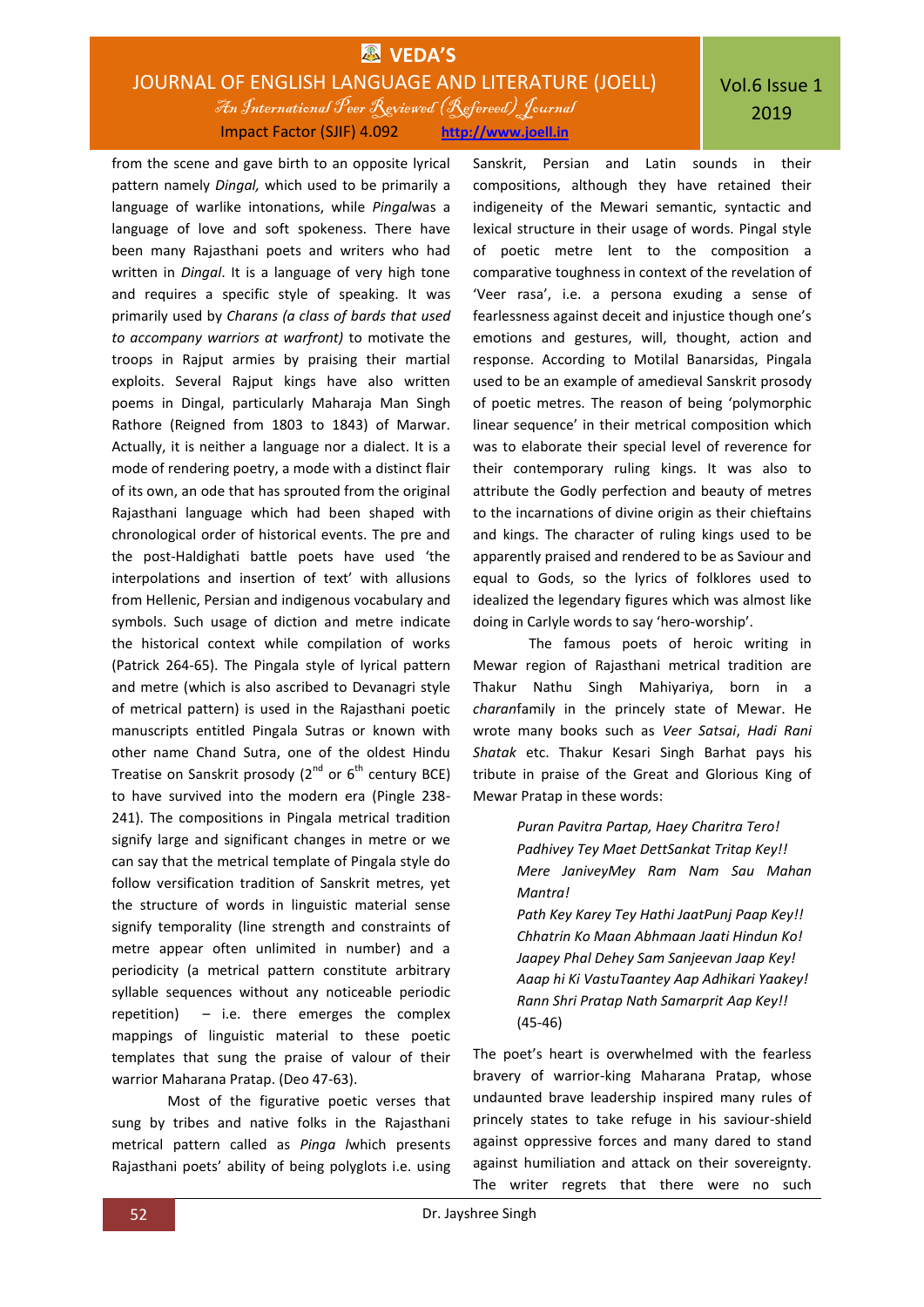# **EX** VEDA'S JOURNAL OF ENGLISH LANGUAGE AND LITERATURE (JOELL) An International Peer Reviewed (Refereed)Journal

Impact Factor (SJIF) 4.092 **http://www.joell.in**

contemporary existing poets during the imperial times of glorious Hindu scion, none other than Maharana Pratap, who could compose and sing actual version of the war-hero Maharana Pratap. Nathu Singh Mahiyariya in his book *Jhalamaan* (2016) writes about the popularly known immemorial feats of Maharana Pratap and he expresses his passionate praise for the King of Mewar in this manner:

### *HaldghatRannDitithiya, IkSaatheyTreyaBhaan! RannUdai Ravi Astga, Madhya Tapt Makwaan!!*(90- 91)

The composer of the above-given lyrics says that it was an exceptional coincidence that in the battlefield of Haldighat (18 June 1576), three Suns shone at the same time. The first was the illustrious shinning star and Scion (the saviour of Hindu religion) Maharana Pratap. The second morning rising star that as the bright Sun everyday moves physically through the sky towards the western mountains to be set during evening hours. The third Sun was Jhalamaan, on that day of battlefield like the midday scorching midday Sun plunges ahead in war to stand by the side of brave warrior Maharana Pratap. The composition is in the form of Dingal metrical pattern, which depicts self-propelling sounds and tones to raise sense of honour, pride, dignity, self-respect in the freedom-fighting spirit of warriors, soldiers, kings and nobles. This metrical style emanates elements of temporality and aperiodicity while struggling against atrocious hostile invader in the battlefield.

Kaviraj Shyamaldas of nineteenth century wrote *Veer Vinod* (Heroes' Delight) an authentic compilation of the History of Mewar. The poet Yogidas and Raghunath Rupak have accounted 72 kinds of Rajasthani songs, among which one of the famous '*small sannaur*' that consists of charan and each *charan* consisting of 16 or 15 syllables, and that ends with the /s/ sound. An example of the song entitled '*Snake- Charmer Akbar failed to subjugate the Sheshnag Maharana Pratap*'. The lyrics of that folklore are:

> *AalapeJaiye Garudh Akbari, DeepeyTreesa-Sat-kul-Daw! RannSes Vasudha Khatra Rakhann, Ragin a Pantriyo Aahirau!!1!! Manidhar Chatradhar Aawar Duley Mann, Taidhar Rajdhar Seedh Tann!*

*Pungidhar Patsaah Phirtey, Phirey Kamal Tan Sahas Phann!! 2!!*

*Ghadh Gadh Raaf Raaf Dhakhey Gah, Renn Vans KritLaaj Ares!*

*Pandar Vaes Naad Aann Peenag Saes Na Aayo Paat Nares!!3!!*

*Aani Aaya Uspati Aawaheen, Bhuaway Bhuawang Huey Dal Bhang!*

*Rahiyo Renn Khatri Dhram Rana, Saet Urang Kalodhar Sang !!4!!*

(*Pracheen Rajasthani Geet*, Part -III, pp 41-42)

These lines raise a poetic ode to glorify the legendary warrior Maharana Pratap, who as an incarnation of the Supreme Creator Lord Vishnu of Hindus, with all his might smashed all barriers, atrocities, manoeuvres of the demon invader Akbar.But at the same time this poetic verse signifies the travestied form of language Dingal, indicating linguistic alterations derived from host traditions and foreign instantiations owing to multicultural integration and multilingual pattern of sub-continental India during the medieval times. At surface level the amalgamation of vernaculars such as Marathi, Pali and of religious influences of Hinduism and Buddhism are felt.

Most of the Rajasthani composed verses on the Royal Maharana Pratap of Mewar Princely State of India reflects his Chiefdom, leadership qualities, his triumphs in breaking morale of his enemies, his victories in bloodsheds caused by the oppressive forces to subdue him at any cost. The poets' words of embellishment represent deep-rooted indebtedness, consciousness and dedication for the illustrious warrior, whose persevered and instinctual drive to stake his life for the honour of his countrymen, region and by and large his motherland against injustice and oppression. The following couplet from the literary composition entitled '*Virudhchchatthari'* written by DursaHadda in 76 couplets, derived from the book *Pracheen Rajasthani Geet Part – I* edited by the poet Govardhan Sharma express heroism and sacrifice of the Shining Star of Mewar. The poet says:

> *Akbar Kila Aanek, Fateh KiyaNijPhaujasu! AkkalChaleynaEk, PaddharLadeyPratapsi!! Akbar Tal Aaram, Pekhey Jahar Pratapsi! Akbar MeygathAchh, Manjhal DhattDhumey Masat!!*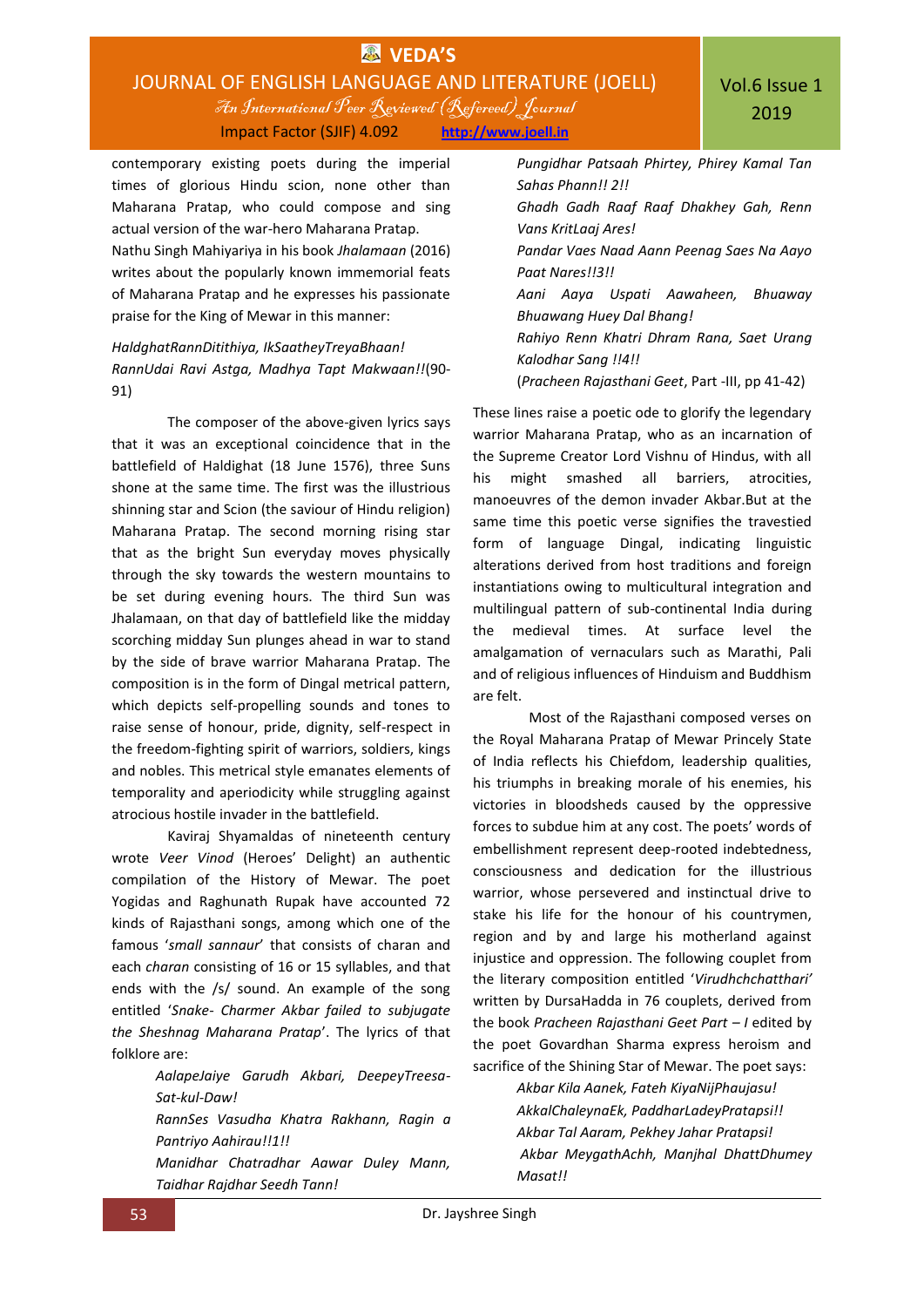

*Panchanan Path Bhachch, Patakey Chhada Pratapsi!*

*GhatSu Oghat Ghat, Ghasiyo Akbariye Ghano!!*(Saraswat 53-54)

DursaHadda, even sometimes being coined with his volume of poetic collections entitled *DursaHadda*, was also one of the famous poets, warrior and selfrespecting nobleman. Although being in service under the emperorAkbar, yet untiring appreciation for the legendary gallant till date resounds his indepth likeness for the native warrior Maharana Pratap. He further wrote:

*Sukh Hit Khayal Samaaj, Hindu Akbar Bas Hua! RasiloMrigrajPaje n Raan Pratap si!!*(Bhati, 201) It means Akbar too could not resist his romanticised sensation to show his strength and intelligence and to get across face to face with Maharana Pratap. Akbar as the ultimate Emperor of Hindustan of medieval times always on the lookout to find ways to counter Maharana like a passionate fighter.

The poem by Shyam Narayan Pandey from his famous epic poem *Haldighati* is worth to sing the glory of the greatest warrior of Rajasthan. Here its excerpt is as follows in the below given visual clip:



Kanyhialal Sethi's famous lyrics composed under the title *Pathal Aur Pithal* are one of the most imminent representations of Dingal poetic culture. It has been a reflection of heteroglossia i.e. poetic verses consisting of the co-existence of distinct varieties within a single language i.e. Dingal diction and versification of Rajasthani verses show inclusion of polymorphic linear sequences or the linguistic

material consisting of such structure of sounds and syllables in words that seem often unlimited in number with regard to the following constraints of metre. There is admixture of Sanskrit, Pali, Prakrit, Maharathi, Punjabi and Rajasthani. Even we find arbitrary voiced sounds of consonants coined with syllable sequences without any noticeable periodic repetition.



The poem *Pathal Aur Pithal* narrates how one day when Rana's family had nothing else to eat, his son Amar was given a bread made from grass seeds. But even that piece of bread was snatched by a wild cat in the jungle. Akbar could not believe his eyes, and sent for the poet Pathal, who was a great admirer of Rana's resolve and valour. Pithal was shattered to see this critical state of Rana and his family and wrote to Rana few lines that shook Maharana Pratapback into his original resolve to keep fighting against Akbar. Pathal here refers to Partha (Arjun that was another name for Maharana Pratap.

Thus in conclusion it is apt to infer that almost all folklores, lyrics and compositions stand for the greatest persona Maharana Pratap of the Southern Rajasthan region, and all pieces of folk literature in this regard seek attention of historians, linguists and literary intellects on account of multiple dimensions not only to admire or to be nationalistic in perspective; but to create an exploratory environment for disseminating complexities and contradictory perspectives through forgotten